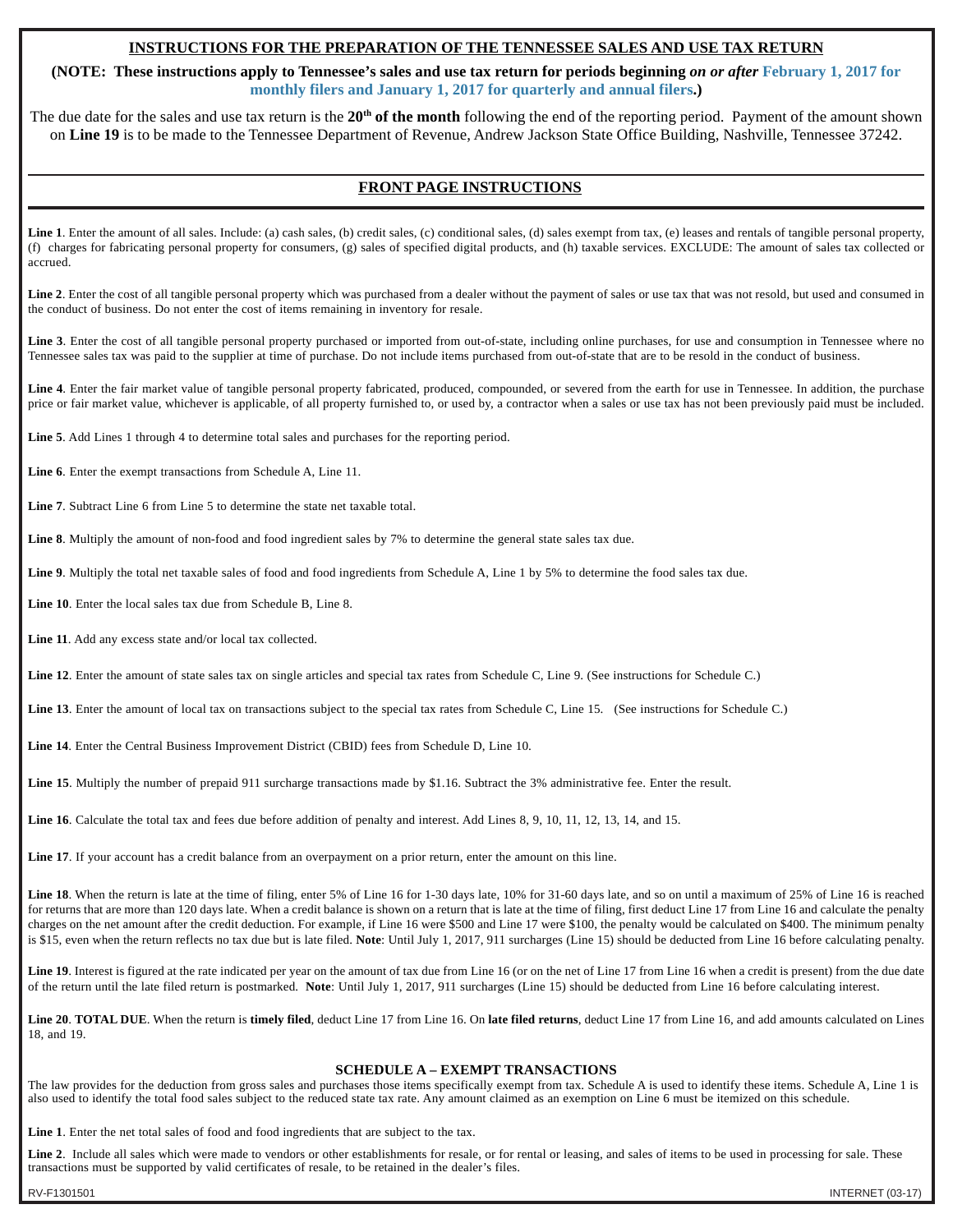**Line 3**. Enter sales of items paid for with Supplemental Nutrition Assistance Program (SNAP) Benefit Security Cards or EBT cards.

**Line 4**. Enter all sales to the federal government, the State of Tennessee, its political subdivisions, and sales to qualified nonprofit institutions such as churches, nonprofit schools, hospitals, homes for the aged, and orphanages. Dealers must retain exemption certificates to support exemptions for sales to tax-exempt purchasers.

Line 5. Enter amount of taxable items voluntarily returned by the purchaser which have been included in Gross Sales on this or a previous return and for which full credit is given to the purchaser. Do not include repossessions. Amounts in excess of single article previously reported on Schedule B, Line 4 should be included on this return on Schedule B, Line 2.

Line 6. Enter sales of industrial machinery, research and development machinery, agricultural items, qualified data center items, and material handling and racking systems which have been sold to qualified tax-exempt purchasers. Dealers must retain exemption certificates to support tax-exempt sales to qualified purchasers.

Line 7. Enter those sales originating in Tennessee where the purchaser takes possession outside of Tennessee for use or consumption outside this state. Also deduct sales of motor vehicles and trailers delivered out-of-state by dealers; sales of motor vehicles and boats removed by non-resident purchasers within three (3) days; and sales of aircraft removed by non-resident purchasers within thirty (30) days. Dealers must retain affidavits to support non-resident removal of vehicles, boats, and aircraft.

Line 8. Enter that portion of the unpaid principle balances due on tangible personal property repossessed from the customer in excess of \$500. (See instructions for Schedule B, Lines 2 and 6, below.)

**Line 9**. Enter deductions not included elsewhere on Schedule A. Include taxable sales subject to special state tax rates such as water and energy fuel sold to qualified manufacturers, aviation fuel and water carrier energy fuel sales reported in Schedule C. Enter amounts related to sales of manufactured homes, trade-in allowances, sales of food paid for with WIC vouchers. Include sales of items specifically exempted by law such as gasoline sales, prescription drugs, prescription mobility enhancing equipment, kerosene dispensed at a blocked pump, and other such items. Do not include trade discounts, or manufacturer's coupons. Include: cash discounts given only when included in gross sales on this or a previous return.

**Line 10**. Enter the total amount of sales not subject to tax during the annual July Sales Tax Holiday.

#### **Line 11**. Add the amounts appearing on Lines 1 through 10 and enter on this line. This total must also be entered on Line 6 on the first page. **SCHEDULE B – COMPUTATION OF LOCAL SALES AND USE TAX**

Use this schedule if local taxable sales do not equal state taxable sales. (This will occur if transactions include energy fuel sales, "single article" sales subject to a maximum local tax, food or food ingredients subject to the state tax rate of 5.00%, or other items requiring an adjustment of tax.)

**Line 1**. Enter the State Net Taxable Total from Line 7 on the Front Page.

Line 2. Add items used and subject to local tax on which state tax only has been paid to supplier. Enter the total amounts from Schedule A, Lines 5 and 8. (See instructions for Schedule B, Line 6.) Also add other deductions taken in Schedule A, for state tax purposes that are not deductible for local tax purposes. Add the amount of food sales from Schedule A, Line 1.

**Line 3**. Add Lines 1 and 2.

Line 4. Enter the total of the amounts in excess of the local option maximum on each single article of tangible personal property sold or purchased for use which have not been deducted elsewhere.

Line 5. Enter energy fuel sales taxed at the full state rate. Do not include sales subject to reduced rates or water carrier energy fuel included in Schedule A, Line 9.

Line 6. Enter other qualified local tax deduction amounts not reported on Lines 4 and 5. Include taxable sales of specified digital products subject to 2.50% local tax rate and sales of merchandise made through vending machines. A deduction maybe taken on this line to receive credit of a portion of the local option tax previously paid on repossessed tangible personal property.

Line 7. Deduct the total of the entries on Lines 4, 5, and 6 from the amount on Line 3. This becomes the base for the local option tax.

Line 8. Determine the local sales tax due. Multiply the amount on Schedule B, Line 7 by the applicable local tax rate. Enter the result on this line and on Line 10 on the first page.

## **SCHEDULE C – STATE SINGLE ARTICLE TAX AND SPECIAL TAX RATES**

**Line 1**. Enter the total sales from \$1,601 through \$3,200 on the sales price of all single articles sold.

**Line 2**. Multiply the amount on Schedule C, Line 1 by 2.75% and enter the result.

Line 3. Enter taxable amount of sales of industrial water subject to the reduced state tax rate of 1% and the local tax rate of ½ of 1% (.005) sold to qualified manufacturers. Manufacturers that did not pay tax to their suppliers must enter purchases of water subject to the reduced industrial tax rates.

**Line 4**. Enter 1% of Line 3.

Line 5. Enter taxable amount of sales of industrial energy fuel subject to the reduced state tax rate of 1.5% sold to qualified manufacturers. Manufacturers that did not pay tax to their suppliers must enter purchases of energy fuel subject to the reduced industrial tax rate.

**Line 6**. Enter 1.5% of Line 5.

Line 7. Calculate state aviation fuel tax. Enter amount of sales and purchases for use on Lines A and B in dollars and gallons. Multiply the dollar amounts by 4.50%.

Line 8. Calculate the water carrier energy fuel tax. Enter amount of sales and purchases for use Lines A and B in dollars and gallons. Multiply the dollar amounts by 7.00%.

**Line 9**. Enter the total state tax from Lines 2, 4, 6, 7, and 8. Enter here and on Line 12 on the first page.

**Line 10**. Calculate the local sales tax on sales of industrial water. Multiply the total industrial water sales on Line 3 by 0.50%.

**Line 11.** Enter the total sales and purchases for use of specified digital products during the reporting period.

**Line 12.** Calculate the local tax on sales of specified digital products. Multiply Line 11 by 2.50%.

Line 13. Enter the total sales of merchandise made through vending machines.

**Line 14.** Calculate the local tax on sales of merchandise made through vending machines. Multiply Line 13 by 2.25%.

**Line 15.** Enter the local tax from Lines 10, 12, and 14. Enter here and on Line 13 on the first page.